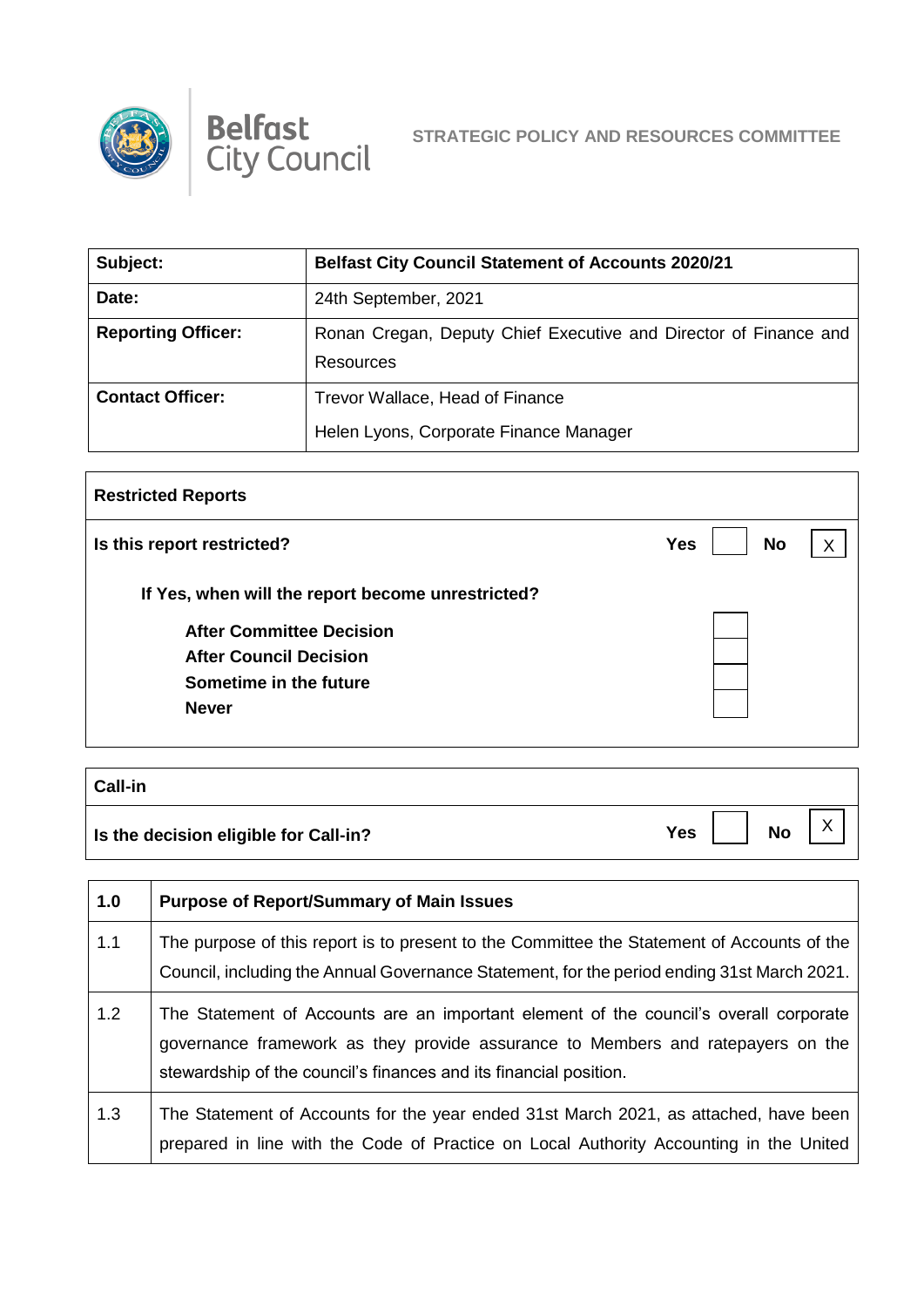|     | Kingdom 2020/21 based on International Financial Reporting Standards and the Department      |  |  |  |
|-----|----------------------------------------------------------------------------------------------|--|--|--|
|     | for Communities Accounts Direction, Circular LG 08/21 dated 11 March 2021 and 24 June        |  |  |  |
|     | 2021.                                                                                        |  |  |  |
|     |                                                                                              |  |  |  |
| 1.4 | I can confirm that the Statement of Accounts for the year ended 31st March 2021 has been     |  |  |  |
|     | prepared in the form directed by the Department for Communities and, in my opinion, the      |  |  |  |
|     | Statement of Accounts give a true and fair view of the income and expenditure and cash       |  |  |  |
|     | flows for the financial year and the financial position as at the end of the financial year. |  |  |  |
| 2.0 | <b>Recommendations</b>                                                                       |  |  |  |
| 2.1 | The Committee is asked to                                                                    |  |  |  |
|     | approve the Council's Statement of Accounts and incorporated Annual Governance               |  |  |  |
|     | Statement for the year ended 31 March 2021; and                                              |  |  |  |
|     | agree that this report should not be subject to call-in (as indicated above) because it      |  |  |  |
|     | would cause an unreasonable delay which would be prejudicial to the Council's and            |  |  |  |
|     | the public's interests given that the statement of accounts must be published by 30th        |  |  |  |
|     | September 2021.                                                                              |  |  |  |
|     |                                                                                              |  |  |  |
| 3.0 | <b>Main Report</b>                                                                           |  |  |  |
|     | <b>Key Issues</b>                                                                            |  |  |  |
|     | <b>Audit Opinion</b>                                                                         |  |  |  |
| 3.1 | It is the Local government Auditors' opinion that:                                           |  |  |  |
|     |                                                                                              |  |  |  |
|     | the financial statements give a true and fair view, in accordance with relevant legal        |  |  |  |
|     | and statutory requirements and the Code of Practice on Local Authority Accounting            |  |  |  |
|     | in the United Kingdom 2020-21, of the financial position of Belfast City Council as at       |  |  |  |
|     | 31 March 2021 and its income and expenditure for the year then ended; and                    |  |  |  |
|     | the statement of accounts have been properly prepared in accordance with the Local           |  |  |  |
|     | Government (Accounts and Audit) Regulations (Northern Ireland) 2015 and the                  |  |  |  |
|     | Department for Communities directions issued thereunder; and                                 |  |  |  |
|     | the part of the Remuneration Report to be audited has been properly prepared in              |  |  |  |
|     | accordance with the Department for Communities directions made under the Local               |  |  |  |
|     | Government (Accounts and Audit) Regulations (Northern Ireland) 2015; and                     |  |  |  |
|     |                                                                                              |  |  |  |
|     | the information given in the Narrative Report for the financial year ended 31 March          |  |  |  |
|     | 2021 is consistent with the financial statements.                                            |  |  |  |
|     |                                                                                              |  |  |  |
|     |                                                                                              |  |  |  |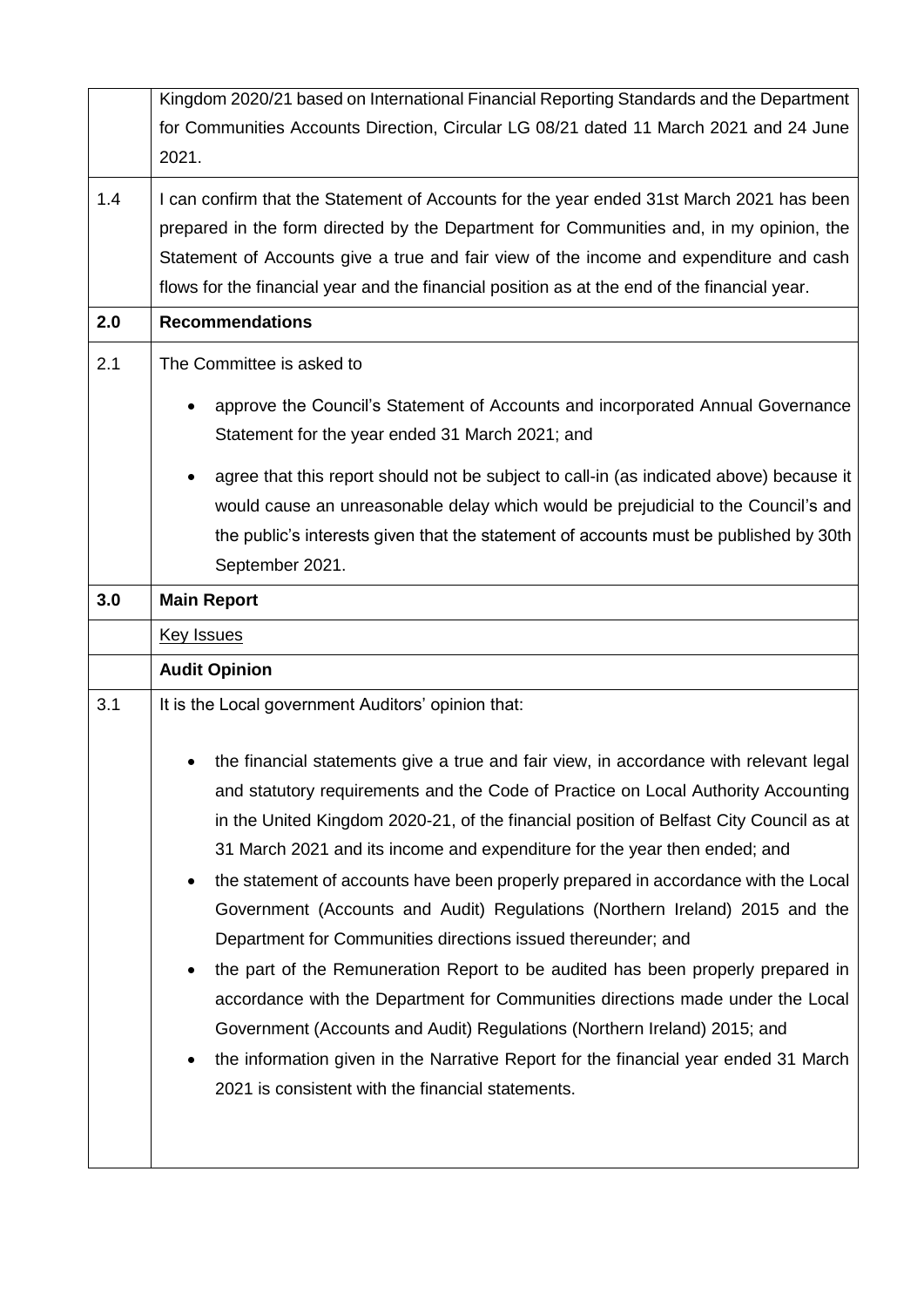|     | <b>Reserves</b>                                                                                                                                                             |            |                                                                                                                                                                             |
|-----|-----------------------------------------------------------------------------------------------------------------------------------------------------------------------------|------------|-----------------------------------------------------------------------------------------------------------------------------------------------------------------------------|
| 3.2 | <b>General Fund</b>                                                                                                                                                         |            |                                                                                                                                                                             |
|     | The credit balance on the General Fund has increased to £54,924,106 (of which £40,929,092                                                                                   |            |                                                                                                                                                                             |
|     | relates to specified reserves). The movement on the reserves balance is summarised in                                                                                       |            |                                                                                                                                                                             |
|     | Table 1 below:                                                                                                                                                              |            |                                                                                                                                                                             |
|     | <b>Table 1: Summary of Reserves Position</b>                                                                                                                                |            |                                                                                                                                                                             |
|     | <b>Opening Balance</b>                                                                                                                                                      | £28.7m     |                                                                                                                                                                             |
|     | In year movement in reserves                                                                                                                                                | £ 26.2m    |                                                                                                                                                                             |
|     | <b>Closing Balance</b>                                                                                                                                                      | £54.9m     |                                                                                                                                                                             |
|     | Specified Reserves at year end                                                                                                                                              | £40.9m     |                                                                                                                                                                             |
|     |                                                                                                                                                                             |            |                                                                                                                                                                             |
|     | <b>Balance Available</b>                                                                                                                                                    | £14m       |                                                                                                                                                                             |
| 3.3 | <b>Capital Fund</b><br>£19,296,139                                                                                                                                          |            |                                                                                                                                                                             |
|     | The Capital Fund is made up of:                                                                                                                                             |            |                                                                                                                                                                             |
|     | Belfast Investment Fund (£1,908,136) -created to support key partnership projects to<br>$\bullet$<br>regenerate Belfast and help lever substantial funds from other sources |            |                                                                                                                                                                             |
|     | Local Investment Fund (£1,056,624) to fund smaller local regeneration projects<br>$\bullet$                                                                                 |            |                                                                                                                                                                             |
|     | <b>Regeneration Investment Plans</b>                                                                                                                                        |            | City Centre Investment Fund (£13,408,897) to support the Belfast City Centre                                                                                                |
|     | support the attraction of investment.                                                                                                                                       |            | Social Outcomes Fund (£2,922,482) to support City Centre projects which might not<br>generate a direct financial return but would enhance the overall City Centre offer and |
| 3.4 | <b>Neighbourhood Regeneration Fund</b>                                                                                                                                      | £8,000,000 |                                                                                                                                                                             |
|     | This fund was created from the Belfast Investment Fund, to support neighbourhood                                                                                            |            |                                                                                                                                                                             |
|     | regeneration and tourism projects in local neighbourhoods.                                                                                                                  |            |                                                                                                                                                                             |
| 3.5 | <b>Leisure Mobilisation Fund</b><br>£630,245                                                                                                                                |            |                                                                                                                                                                             |
|     | This fund is to support the Leisure Transformation Programme and will cover programme                                                                                       |            |                                                                                                                                                                             |
|     | level costs including communications, engagement and procurement costs.                                                                                                     |            |                                                                                                                                                                             |
| 3.6 | Capital Receipts Reserve £7,962,458 and Deferred Capital Receipts £342,300                                                                                                  |            |                                                                                                                                                                             |
|     | These are capital receipts which have originated primarily from the sale of assets and which                                                                                |            |                                                                                                                                                                             |
|     | have not yet been used to finance capital expenditure.                                                                                                                      |            |                                                                                                                                                                             |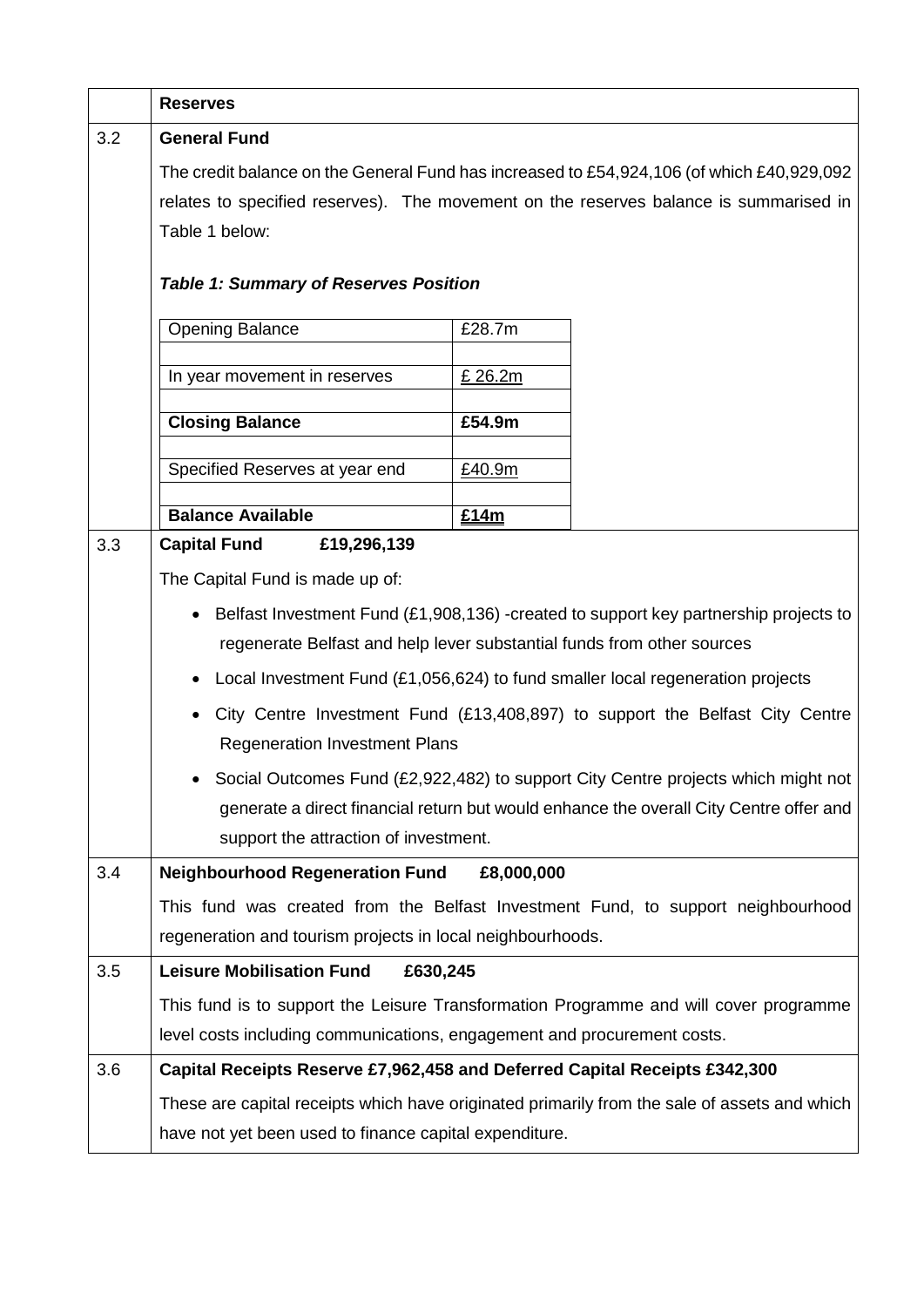| 3.7  | Other Fund Balances and Reserves £1,091,532                                                                                                                                                                                                                                        |               |               |  |
|------|------------------------------------------------------------------------------------------------------------------------------------------------------------------------------------------------------------------------------------------------------------------------------------|---------------|---------------|--|
|      | This relates to the Election Reserve (£379,435) which has been set up to smooth the cost of<br>running council elections, the BWUH Subvention Fund (£436,402) to support national and<br>international organisations in bringing their conferences to Belfast and the BWUH Sinking |               |               |  |
|      | Fund (£275,695) to support planned maintenance and future capital works at the new<br>exhibition centre.                                                                                                                                                                           |               |               |  |
| 3.8  | <b>Debt</b>                                                                                                                                                                                                                                                                        |               |               |  |
|      | The overall level of trade debtors had increased this year from £4.1m at 31 March 2020 to                                                                                                                                                                                          |               |               |  |
|      |                                                                                                                                                                                                                                                                                    |               |               |  |
|      | £5.2m at 31 March 2021. Whilst, the COVID 19 pandemic had an impact on overall debt<br>levels, the main reason is an increase in public authority debt at year end. An analysis of                                                                                                 |               |               |  |
|      | trade debtors, inclusive of VAT, for the last two years is shown below:                                                                                                                                                                                                            |               |               |  |
|      | <b>Table 2: Analysis of Trade Debtors</b>                                                                                                                                                                                                                                          |               |               |  |
|      |                                                                                                                                                                                                                                                                                    | 31 March 2021 | 31 March 2020 |  |
|      | Less than three months                                                                                                                                                                                                                                                             | £3,963,319    | £3,239,834    |  |
|      | Three to one year                                                                                                                                                                                                                                                                  | £418,307      | £614,739      |  |
|      | More than one year                                                                                                                                                                                                                                                                 | £772,373      | £218,298      |  |
|      | <b>Total</b>                                                                                                                                                                                                                                                                       | £5,216,999    | £4,072,871    |  |
| 3.9  | <b>Creditors</b><br>The Department for Communities has set councils a target of paying invoices within 30 days.<br>During the year, the council paid 51,593 invoices totalling £154,605,481.                                                                                       |               |               |  |
|      | The average time taken to pay creditor invoices was 17 days for the year ended 31 March                                                                                                                                                                                            |               |               |  |
|      | 2021. The Council paid 39,959 invoices within 10 days, 48,218 invoices within 30 days, and                                                                                                                                                                                         |               |               |  |
|      | 3,375 invoices outside of 30 days. The council endeavours to process invoices as quickly                                                                                                                                                                                           |               |               |  |
|      | as possible and has an improvement plan to support this process.                                                                                                                                                                                                                   |               |               |  |
| 3.10 | <b>Annual Governance Statement (AGS)</b>                                                                                                                                                                                                                                           |               |               |  |
|      | The Statement of Accounts include Annual Governance Statement (AGS) for the year                                                                                                                                                                                                   |               |               |  |
|      | 2020/21, which has been prepared in line with the Accounts Directive provided by the                                                                                                                                                                                               |               |               |  |
|      | Department for Communities, NIAO guidance and is consistent with the principles of the                                                                                                                                                                                             |               |               |  |
|      | CIPFA/SOLACE Framework 'Delivering Good Governance in Local Government'.                                                                                                                                                                                                           |               |               |  |
|      | Specifically the AGS sets out:                                                                                                                                                                                                                                                     |               |               |  |
|      | scope of responsibility of the Council in relation to governance                                                                                                                                                                                                                   |               |               |  |
|      |                                                                                                                                                                                                                                                                                    |               |               |  |
|      | the purpose of the governance framework                                                                                                                                                                                                                                            |               |               |  |
|      | the governance framework in place                                                                                                                                                                                                                                                  |               |               |  |
|      | review of effectiveness of the governance framework                                                                                                                                                                                                                                |               |               |  |
|      | significant governance issues to be disclosed.                                                                                                                                                                                                                                     |               |               |  |